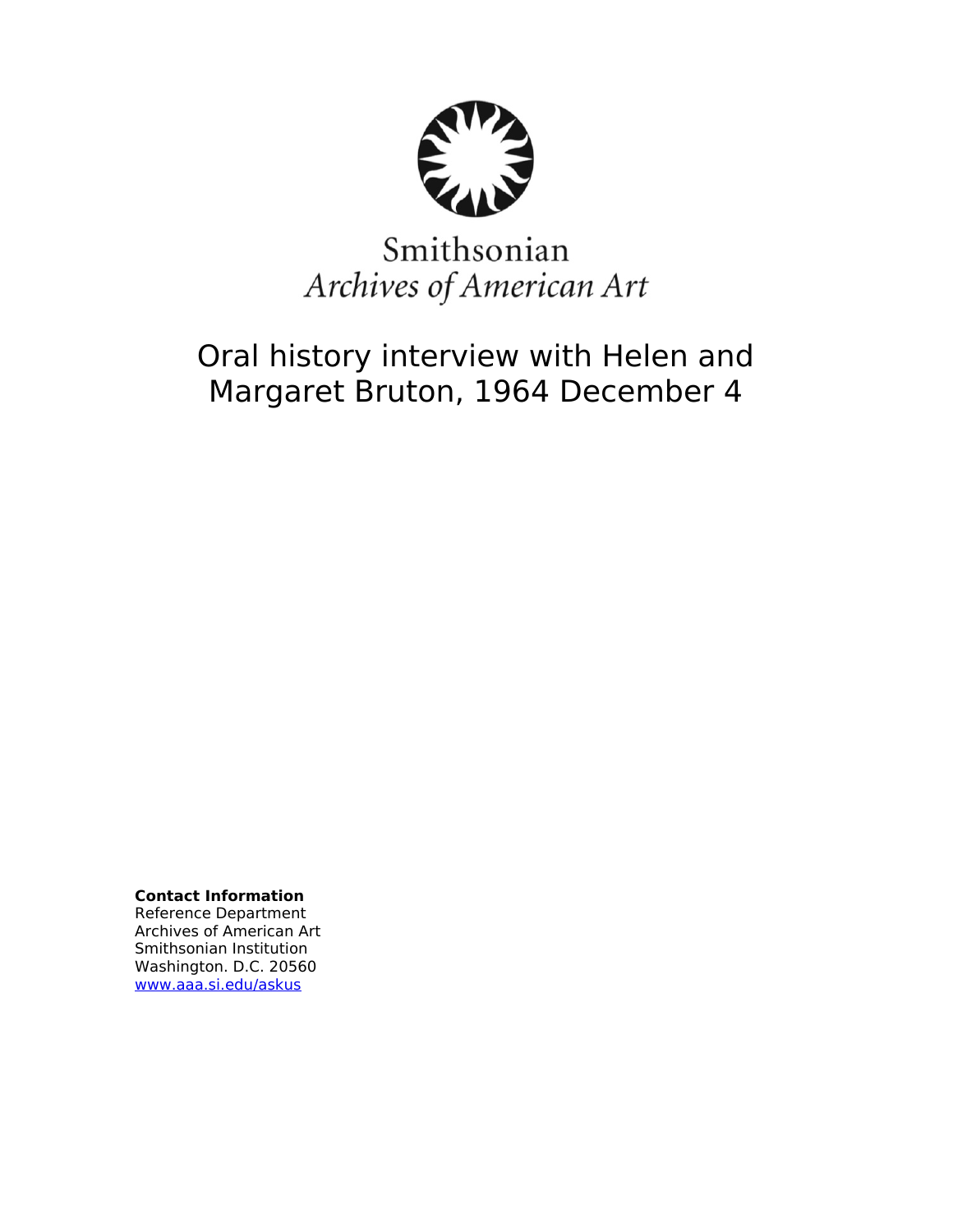# **Transcript**

# **Preface**

The following oral history transcript is the result of a tape-recorded interview with Helen Bruton and Margaret Bruton on December 4, 1964. The interview was conducted at the Bruton's home at 871 Cass Street, Monterey, California by Lewis Ferbrache for the Archives of American Art, Smithsonian Institution.

# **Interview**

LF: Lewis Ferbrache HB: Helen Bruton MB: Margaret Bruton

LF: Lewis Ferbrache interviewing Miss Margaret Bruton and Miss Helen Bruton at their home, 871 Cass Street, Monterey, California, December 4, 1964. Miss Margaret Bruton, I believe you told me that you were born in Brooklyn, New York. Could you then tell about your Alameda, California school training in art?

MB: Well, I was born in Brooklyn, but I went to school in Alameda, California. All my schooling was in Alameda, except when I went to art school, that was in San Francisco, at what was then the Mark Hopkins. I was there for about a year and then I –

LF: Mark Hopkins School of Design, now the San Francisco Art Institute?

MB: Yes. I won a scholarship for the Art Students League in New York so I went there and was studying there for quite a while. I studied with Robert Henri at the Art Students League.

LF: Do you remember what year this would be, just for the record?

MB: Well, it was about 1917, I think, it was just before the war –

LF: Who were your teachers at the Mark Hopkins School of Design? That would be interesting.

MB: Well, Frank Van Sloan is the one I remember best, that seemed to make the most impression.

LF: Were you studying drawing and/or oil painting as well, or watercolor?

MB: Mostly drawing. In New York, I did some painting, and after I got out of art school, I did some painting. Then I got interested in various techniques, and painting was just put on the shelf for quite a long while. In fast, I haven't done any painting recently at all.

LF: But you did go on with your art work in the 1920s?

MB: Yes.

LF: Were you here in the San Francisco Bay area?

MB: Well, I came down to Monterey, California, really because I wanted to study with Armin Hansen.

LF: That was about what year?

MB: Well, it was about 1922 I think, and we stayed in Monterey for quite a number of years, but our home was still in Alameda and we went back and forth. During the war, in 1944, we came down here permanently and gave up our home in Alameda and have been here ever since.

LF: Fine. Miss Helen Bruton, would you do the same for me – you were born in Alameda, California?

HB: Yes, I was born in Alameda, and for some reason, I don't know exactly what was wrong with me, my mother didn't send me to school till I was eight years old. I was very tall, so I don't know how that affected my later career or character, but anyway the earliest art work that I can remember in school was being permitted to draw Christmas wreaths on the blackboard in colored crayon. And that set me up practically for art. I think my teacher was doing that to compensate. Anyway, I went through grammar and high school and I didn't really know, feel very much that I knew what I wanted to do. So I went onto the University of California for a year. Margaret was in the East at art school, and Esther also, the three of us, studying art. I think that was during the war, it was during the First World War. I didn't feel that I was getting anywhere at the University. I didn't know enough, I didn't have any plans, so I stopped, gave up after a year, and took a secretarial course, of all things, and then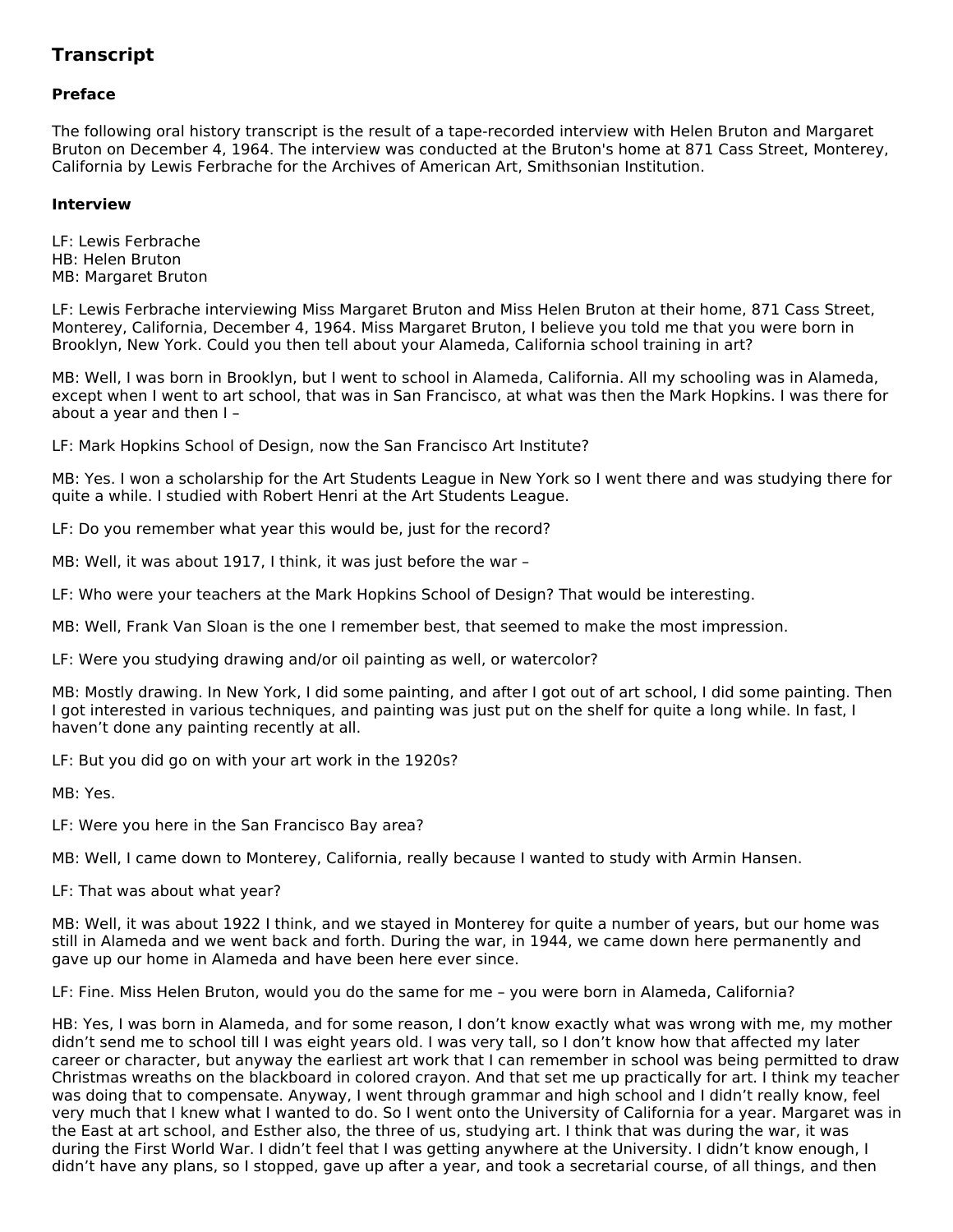did some war work, making use of that. But as soon as the war was over I went back East and went to the Art Students League and studied. That was my first formal attempt at studying art. I studied with Alexander Calder's father, Sterling Calder, at the Art Students League in the modeling class for and then the next year he was not at the League. Another very familiar sculptor to people in the San Francisco Bay Area was Leo Lentelli. They both had done quite a lot of work on the Panama-Pacific Exposition in San Francisco in 1915. I put in another year there at the Art Students League and then that was the extent practically of my art instruction until a number of years later I went back and spent another winter in New York studying with Boardman Robinson in his drawing class. But I never studied painting and I don't feel that I could be considered a painter in any sense. But we were always interested in trying new techniques, and we tried etching for a while in that early period. Margaret, of course, was painting. But when one would start something we would all do the same thing, we'd all be doing etching for a while. But that wasn't too satisfying because it was very technical and I got awfully bored with keeping track of the prints and making the prints and everything. By the time I would get a plate scratched it would be practically ruined anyway; I'd make so many proofs and really mess it up generally.

LF: Were all three of you sisters exhibiting locally at the time?

HB: We had an exhibition of drawings and etchings, I think.

MB: Yes.

LF: Where? In Beatrice Judd Ryan's gallery? The Beaux Arts?

HB: Yes, we exhibited at the Beaux Arts.

MB: And in the San Francisco Art Association Annuals.

LF: And the Oakland Art Museum shows?

HB: I think you had a show.

MB: Yes, I exhibited. In fact, I was the guest of honor at one of the Museum's shows. You know when they would have an exhibition, instead of giving a price, they would announce that one of the artists was guest of honor; and the next year, the guest of honor was allowed a one-man show, and I think I did that.

LF: What did you have in your one-man show, for the record?

MF: There were paintings ---

LF: Portraits/ Landscapes?

HB: Was that after living in Virginia City, Nevada?

MB: Yes.

HB: It was after the Virginia City period. Marge didn't say anything about Virginia City. But in the early 30s we were up there in what we call the Virginia City period.

MB: – that's before Lucius Beebe, you know, when it was really at a very interesting stage.

LF: When it was still a ghost town, more or less:

MB: Yes.

LF: Not a tourist --

HB: No, it was still, you could buy a house if you wanted to, just pull it down for firewood, for \$25, but if you wanted a real substantial house you might have to pay \$150 or \$200. We didn't buy one unfortunately. But we had a wonderful time. It was a very fertile period, we were there for about five or six months.

#### LF: All busy doing different things?

HB: Yes, we were all more or less working out things. And except for Marge we haven't done very much with that work. It's salted away in our archives. Some day it'll perhaps be brought to the light, but it was a very interesting---

LF: Sculpture? Etchings?

HB: No, mostly – Esther was doing – Margaret was painting.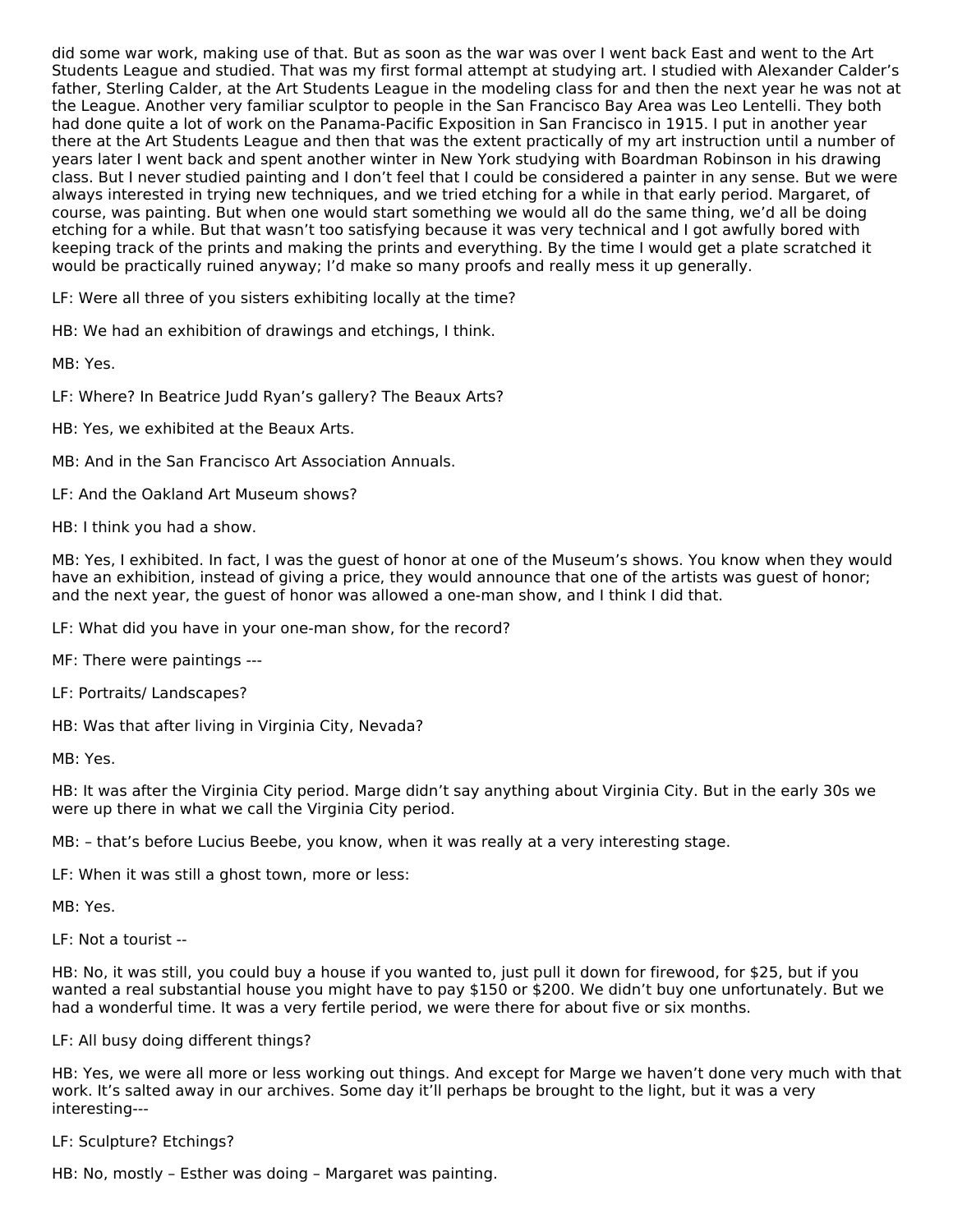MB: Drawing –

HB: I was doing drawing, and Esther made some –

MB: Watercolors.

HB: And some lithographs, I think. She was trying a little experimenting in lithography. I was trying to think – when you try to figure back and make a consecutive buildup of things – I have blank spots that I need to fill in. In the 20s we were here in Monterey, and I had only come back from art school thinking I was going to be a polite lady sculptress. I had a very interesting old studio over on Pacific Street which had been used by William Chase when he was here and about every visiting artist seemed to land in this funny old building. It should really have been preserved for the archives here in Monterey because it was the oldest – it was one of these little houses that came over in pre-fabricated sections from Australia, and the timbers –

LF: The 49ers built it?

HB: There were ironwood beams that were about this big, I remember looking under it one time, but it was torn down, and there's a city parking lot there now. It's next to the old –

MB: Serrano Adobe.

HB: Serrano Adobe, yes.

LF: Did William Chase use it for a summer class?

HB: He was just there probably – or else to paint, I don't know.

LF: He did have a summer class here about 1913 or 1914.

HB: That was before our time, but we just heard about it. And others had used it. Well, then, I had to move because the landlady was going to tear it down. And I think it was about then that I went to New York to study with Boardman Robinson. In fact, it was that time.

LF: This is still in the 1920s?

HB: Yes. And I hadn't really accomplished anything very much in the way of sculpture, I must say. I still like to fiddle around and squeeze things out of clay, though, and I hope to do more.

LF: You were in Virginia City, the three of you, and then you, Margaret, had a one-man show at the Oakland Art Museum. Do you remember what year that would be? It would be very interesting for the Oakland Art Museum Records.

HB: Well, it was in the early 30s. We were in Virginia City in 1932.

MB: Yes. I can't say exactly –

HB: What was the name of the Gay's friend who was the director for so many years at the Oakland Art Museum?

LF: William Clapp?

HB: Yes! Clapp was there.

MB: Yes, he was the one.

LF: He'd been director for thirty years or more.

HB: I can't remember that we ever had a group show until way late when he had the first show at Gump's, or did we?

MB: We had a show at the Beaux Art, or whether it was the Beaux Arts – it was the Beaux Arts Gallery. Who was running it I can't say.

HB: Now things begin to come back to me. I was wandering – around the first part of the depression, sound 1929, and 1930, you and Esther went to New Mexico and were painting in New Mexico, you did a lot of painting in Taos.

MB: Yes.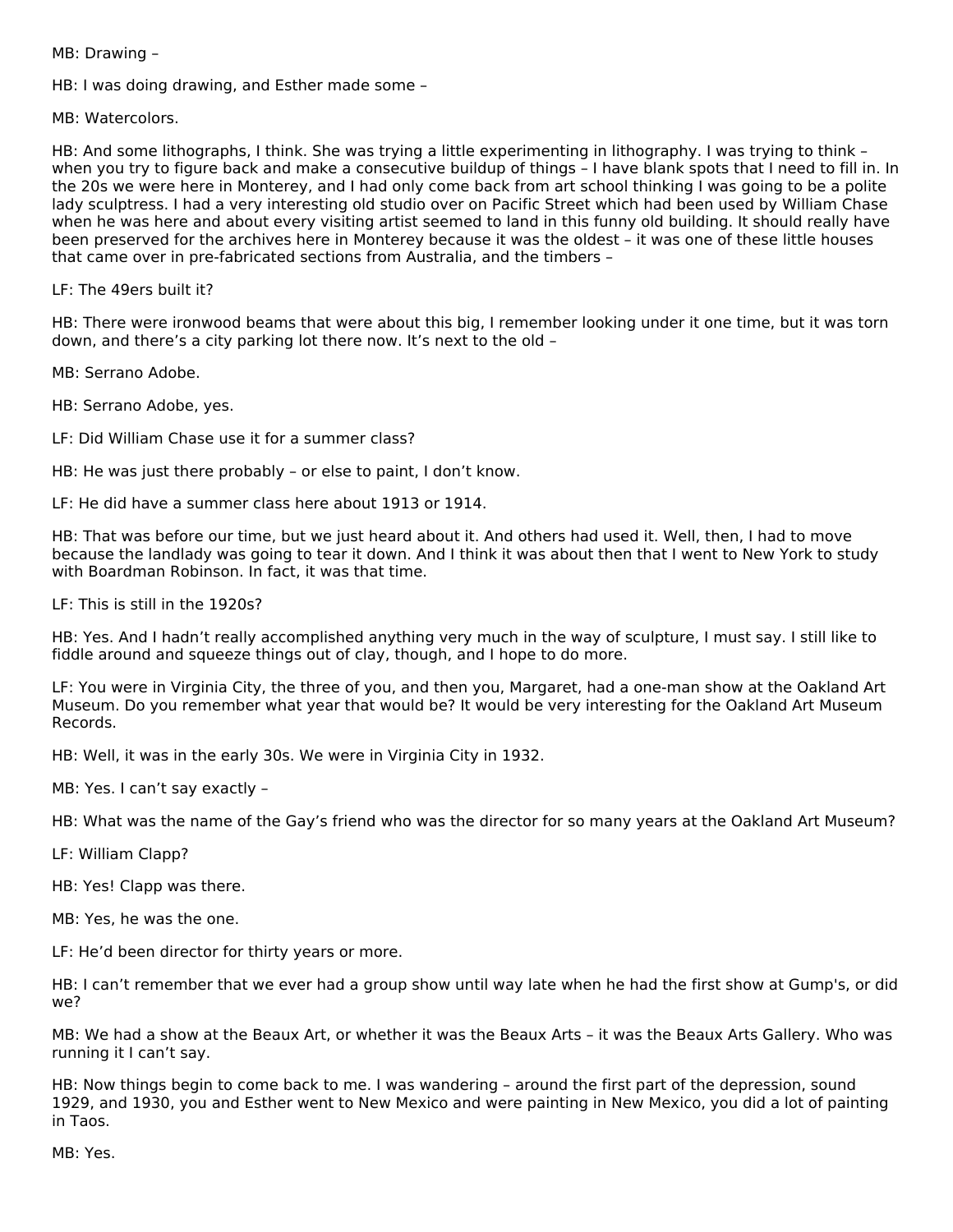HB: And Esther, too, but I didn't go with them. I was living up in the old Montgomery block in San Francisco. Then I went to Los Angeles and got myself a job at Gladding McBean in their tile-drafting department. They were frightfully busy and they had a great big job. They didn't have a person that could really do it to their satisfaction, so they hired me to design a series of portrait panels that would be made up in terra cotta, that are now in the Mudd Memorial Library in the University of Southern California.

# LF: Did it have a theme to it, a subject?

HB: It was in the philosophy building. I remember the dean's name was Ralph Fluelling. It must have been the philosophy library because it was strictly portraits of philosophers. There were twenty-two panels for the twentytwo philosophers. The job had already been started. I think they had gotten as far as Confucius. I don't know whether there was anyone earlier than that, but I came in at the Greek period and I had quite a series of Greeks to do, which incidentally I enjoyed very much. And then it came on up through the centuries to Spinoza, and some of the English philosophers. Finally, I don't think it got any farther than Emerson, but it got harder and harder for me; because I don't know why, but I felt much more at home with the Greeks, and by the time I got to Emerson, I was really bogged down.

# LF: These were all individual tile portraits?

HB: I had to furnish a drawing, and the color theme, of course, was very simple and was already worked out because the execution of the tiles themselves was done by Mexican girls working in the factory, who were very good. I never saw them in the actual process of doing it. They were done on big twelve-inch tiles and very limited color scheme. Some of them were the natural biscuit, a very nice warm terra cotta color that ran through them all and held them together – and of course the limited color scheme held them together, too. I just mention that because I'm trying to think of what happened as I go along.

LF: Surely.

HB: That's the only way I can pin things down.

LF: If you happen to think of something we can always go back.

HB: Oh yes, now we're off again! I finished that work for them and came back up here. The family had returned to Alameda. They had come back from New Mexico and I came back from the south. The next summer Esther and I spent up in the mountains above St. Helena, California, preparing some etchings and drawings really with the intention of going to New York and breaking into the illustration game. We decided that we wanted to do illustrating. They were doing very nice books then, with very – some of the publishers were putting out handsome editions with etchings or lithographs or woodcuts.

#### LF: Like a limited editions club or something like that?

HB: Yes. Or even – but it was just at the time of the depression that we hit New York. It was the year they were selling apples on the streets there. So we trudged around, and trudged around, with our portfolios and we knew the name of every art director in every publishing house. They had certain times when they would see people and their work, and they were awfully nice to us, and I know that had we just been interested enough to stick to it, that it was a matter of time that we could have done it. But we got tired of wearing out shoe leather. Esther did a few magazine illustrations, and I think I did some magazine illustrations too, for the old Forum. She decided she would rather go hungry in San Francisco than in New York. So I stuck it out a little while longer, then I came back too. It must have been not long after that that we went up to Virginia City. Oh, then – I was wondering how we got started on mosaic. Because it was in the early 30s that we started with the mosaic, and that was how I sort of got on that tack which I have been on more or less ever since --- except for the war when we were all doing war work.

LF: Well, maybe I could recall a date for you by looking in this thesis by Osborne.

HB: Look up the Mother House at Fleishhacker Zoo in San Francisco.

MB: That was 1933.

LF: Right. Now according to the records from the De Young Museum, many of the artists in San Francisco were called together at the Museum in December of 1933.

HB: That was it, that was the start.

LF: To bring possible designs for public buildings, under the Public Works of Art Project.

HB: That's it.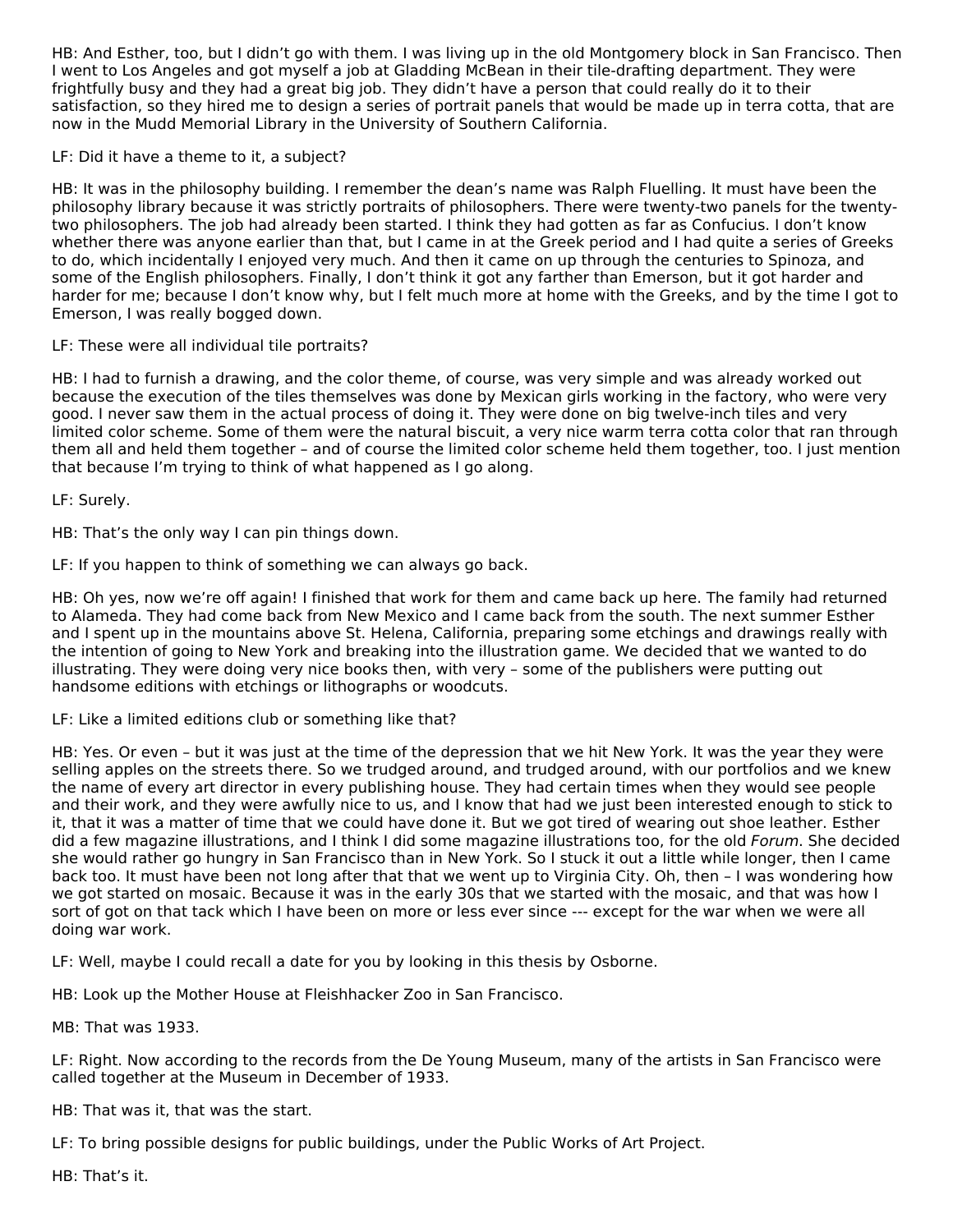LF: Dr. Heil was regional director, I believe, and there was a Dr. Mack, a stockbroker, who was his assistant.

HB: Harold Mack. He lives down here now.

LF: Oh, does he?

HB: Yes.

LF: Do you remember someone by the name of Minifred? I'm trying to think of the last name. It's her records of his records that I've seen at the De Young. Well anyway, you artists met at the De Young Museum and, I suppose, submitted designs or an idea?

HB: I don't think that first time, but now it begins to come back. I don't think we were prepared with designs at that time, but it was a matter of moving pretty fast to produce something.

LF: Did the three of you have ideas?

HB: I don't know how it happened that – did you, Margaret, go over to the De Young at that time? How did it happen that it came to be that I had to knuckle down and come up with a design? Anyway, it was, and that was when – we'd more or less talk the thing together. It was Margaret who suggested that since the panels were exterior panels out on a loggia, that it would be nice to do them in mosaic.

LF: Were the three of you assigned this job, or did you sort of select it yourself?

HB: I think I was the only one that was officially on the payroll, as you would say, and afterward, we divided that in three, so we didn't exactly get wealthy over it, but we thought that was the fairest way to do it. And then, of course, we had Len Meuman, he was assigned to us as an assistant, and he, of course, was on the payroll of the PWA, the same as I was.

LF: PWA.

HB: The PWA, Public Works of Art, yes.

MB: He wasn't on that job.

LF: I have him listed on the De Young records as your assistant.

HB: I think he was, Marge. He was, and he went on with me. In fact, he was, and there were two assigned, and this second man, I cannot recall his name. He lived in Oakland and he was only with us a very short time. It made me nervous because I wasn't used to delegating work and having them – not knowing very much about mosaic myself – so I ended up with just Len. I think he was put on something else, the second one. That's why it's hard for me to remember his name.

LF: Just for the record, did Dr. Heil assign you to this work, or did you pick the site yourself, or how did it come about that you went to the Fleishhacker Zoo's Mother House?

HB: I think they had certain things –

MB: I think the space was simply given to us.

HB: I think it was given to us.

LF: Assigned to you.

HB & MB: Yes.

HB: Yes. Or it might be that we were given a little leeway as to the space and w chose to do that space.

LF: You chose the subject yourself?

HB: Helen Forbes and Dorothy Puccinelli were working inside, on the panels in the big room in the interior. You have that information?

LF: Yes.

HB: I think the outside panels appealed to us, the space appealed to us.

LF: Now I have it here, in the thesis, that there were two panels, one of St. Francis, and one of children and their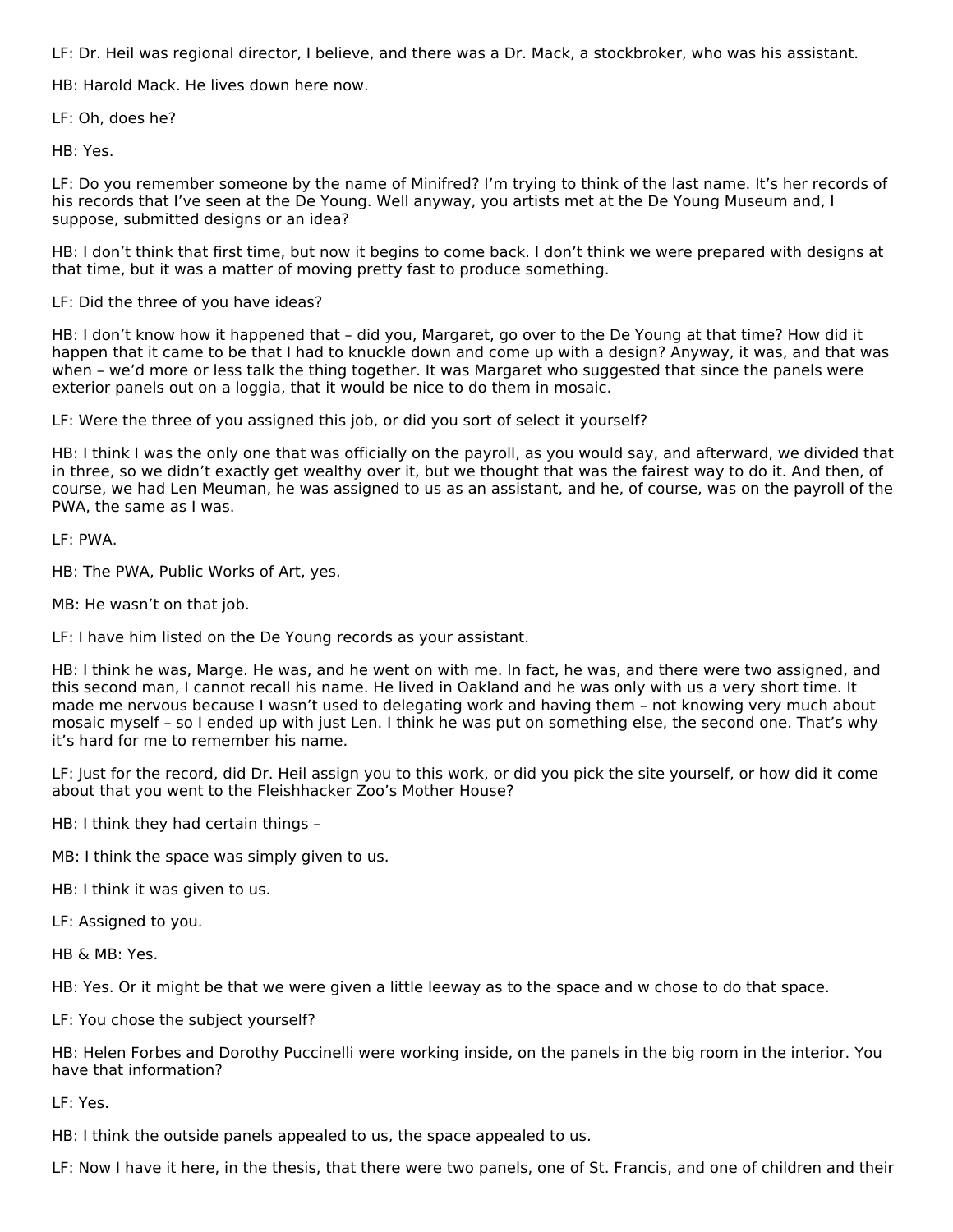animal friends, each thirteen feet long by six feet wide. Would that be correct?

HB: Yes, that's it. The spaces had an arched top; they weren't strictly rectangular, I man, they were arched shapes and fitted the character of the building, which was Spanish. We had an assistant – that's not down there. He was very important. His name was Antonio, Anthony Falcier.

LF: How do you spell that?

HB: I think that he was not officially on the – it would be Antonio I suppose, or Anthony.

LF: And the last name?

HB: F-A-L-C-I-E-R.

MB: E.

HB: No, there's not an E on it.

MB: F-A-L-C-I-E-R-E.

HB: It might be "E" sometimes, but not on his. He actually wasn't brought into the picture until it came to mounting the mosaics on the wall, but he gave us invaluable help in actually telling us the rudimentary steps of doing the thing in mosaic, because except for some little experiments that I had made, like a bird pool or a little thing like that, I hadn't done anything big in mosaic.

LF: Was this in small tessarae, or larger?

HB: No, it wasn't. Getting Venetian mosaic, or what they call "smalti,'' was unheard of then, you see; in fact, nobody did anything in mosaic at all.

# LF: Unlike the Powerhouse murals?

HB: I think that thing was one of the first mosaics that was actually used in an architectural way in the West. I really do. I think that was the first that I know of, except there were very early ones that were done in marble, like in the medallion on the floor of the big hallway down at the Ferry Building in San Francisco, the state seal of California. And Falcier did that.

LF: Very interesting.

HB: He was a real dyed-in-the-wool Italian mosaic worker who came to this country – (phone interruption)

LF: All right, Margaret and Helen, about the Fleishhacker Mother's House mosaics – you were mentioning Anthony Falcier and how you learned from him.

HB: Yes, he was actually, at the time, a tile-setter in Alameda, but he was a thoroughly-trained mosaicist from his early days in the old country. He used to tell us how he came over here. He came over here to work on the courthouse in Wilkes-Barre, Pennsylvania, which evidently had a mosaic top. And then he came out to San Francisco, to join a group of Italian workmen who were doing the mosaics down at San Simeon for the Hearst Castle. Since then, we ran across another man who worked in that same crew, several in fact. In fact, I think there was one on the WPA whose name I can't remember. But if it hadn't been for Mr. Falcier, I don't know what we would have done, because he gave us pointers that we would have been quite helpless without. About how to set up the drawing, how to reverse it, how to divide it in sections in such a way that when the actual mosaic was mounted on the wall – which was an operation that began from the bottom and worked up –the section that you were mounting was square enough in shape so that it didn't sag or settle too badly at one side or another, and begin to throw the thing out of wack. Because everybody that saw us working always had the same expression. ""Oh, that's just like working a jig-saw puzzle.'' Well, it was a little like a jig-saw puzzle on a big scale.

LF: What were the sizes of these tiles, did you say?

HB: Well, the material that we used – as I said we couldn't get any – there was no such thing as getting "smalti," which is hand-cut Venetian enamel material. We used for the material some commercial tile that was manufactured at that time in San Jose, California, by a small tile outfit called Solon & Schennell, or the S&S Tile Company. They made a beautiful commercial tile, too beautiful to be very successful as commercial tile, because they couldn't really satisfy the jobbers, who insisted on a perfect match to every lot of tile, which they had catalogued by number. There was so much variation in their tile that there was a great deal of waste from a practical commercial standpoint. And the tile that we used was mostly that tile that was what they would call a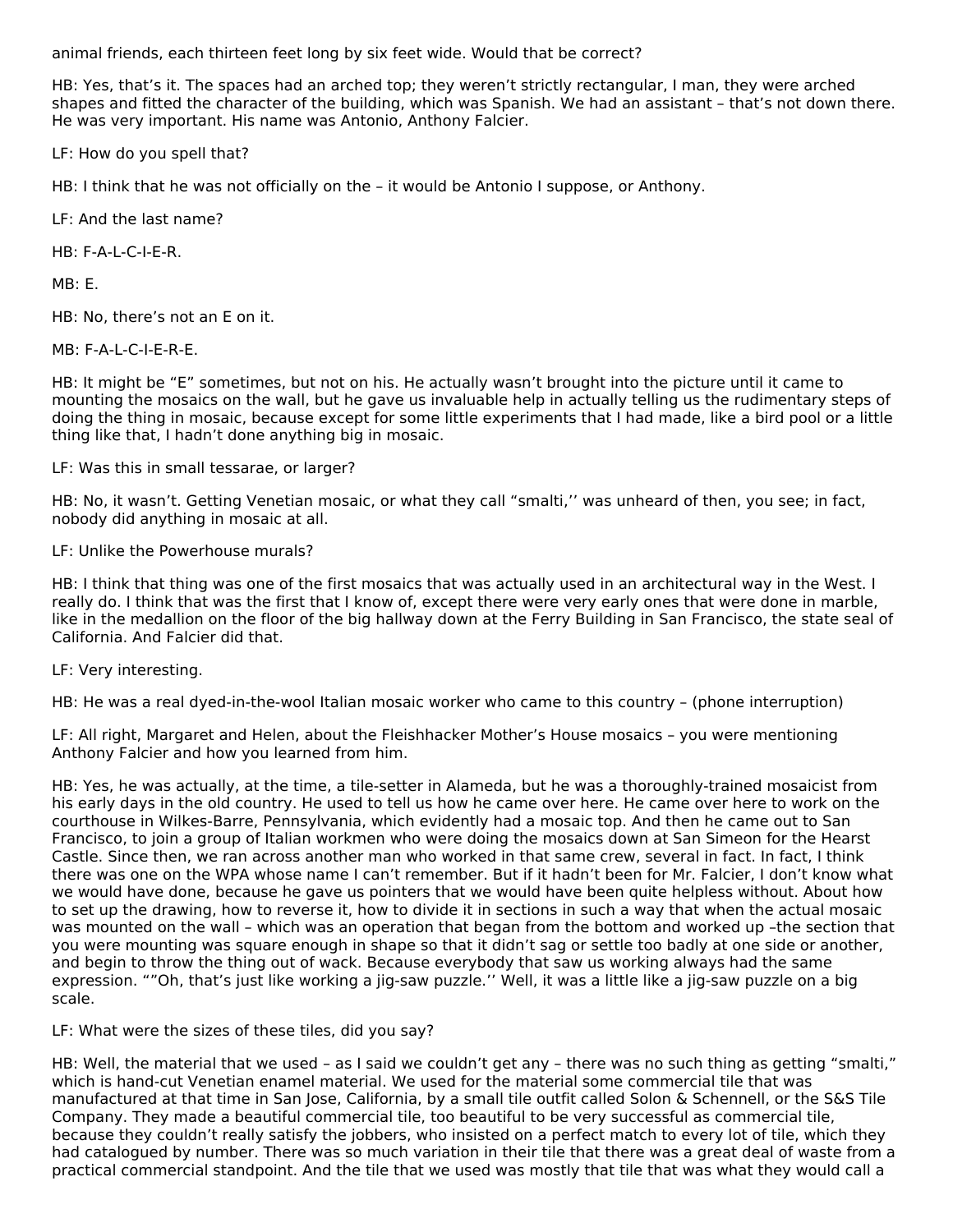second, because of the variation. We had names for these tile colors, one was called St. Francis, and St. Francis varied in color all the way from deep Mars violet to a fawn color almost, or a strong ochre color, warm ochre, but it was the same glaze, depending on where it was put in the kiln it would come – that would be the range of shades.

# LF: Different shading?

HB: Yes. And it was very, very strong, very good body to the tile, except that it was so tough that before we could even cut it up in smaller pieces, use any kind of tools on it, we had to have the thickness reduced by about half. And the way we did that was, we took it to a marble works over in Berkeley, over in Emeryville, really, on the waterfront there in the industrial section, and they would mount the tile on slabs of marble set in plaster of Paris, glazed side protected of course, with the bottom side up, and rub about half of it off. Then it would come in a workable thickness. And poor Len sawed it, used to saw it in strips of about three-quarters to an inch in width. And from then on we could cut it into any size we wanted, with some good strong tile nippers. Except that there was a difficulty in setting it up, finally because of the very absorbent terra cotta back, which drew the water out. When the cement coat was put on the back of the tile, it sucked the water out unless the terra cotta was dampened beforehand. So we always had the problem, when it came to mounting it on the wall finally, of dampening the back without making it so damp that the surface, which was eventually to be the fact of the decoration, would be still kept dry enough to hold on to the paper. And we did. It just made it a little bit more complicated in the process. But it was in the mounting that Mr. Falcier was so valuable. He'd come over with us from Alameda every day. I think it took us about almost a week for each one – five days for each panel. And he'd actually mix the concrete, the mortar. Esther was helping me on that. I don't know where Marge was, and Len, I don't remember Len being there. It is funny, but he must not have been with us when we were actually working with Falcier. But anyway, Mr. Falcier would mount a certain amount face out – you see the paper would still be stuck on the face – and each day we'd move up so much. We might set eight or nine pieces, depending on the way the design built up, the sections built up.

LF: You would have your cartoons to go by, I would imagine?

HB: Yes.

LF: Did all three of your get together on the selection of the subject matter, the topics? Did you talk it over between the three of you?

HB: Oh, I suppose we did.

LF: Or what it suggested by the City or --?

HB: I think it was, not – as a matter of fact, I think that particular thing was pretty much my job of designing. Somebody else, probably Esther or Margaret might have suggested the subject matter actually, but I remember it was a matter of – I remember hardly doing more than one sketch of that, especially St. Francis. I think I put it down and that was it. Of course, there was more work put on it as you got to getting it full size, but I think that first sketch, which was rather unusual for me because the more work I did the more fooling around that I do in design, and maybe not really improving it.

LF: You had to submit the design or the sketches to Dr. Heil or someone in his office?

HB: Yes, and then of course, you'd bring in a sketch and a proposal of what material was to be used.

LF: Did you estimate your time and what you needed?

HB: Oh no, you couldn't possibly, because we'd never done such a thing before. But I don't remember that it took, I'm afraid that I couldn't say exactly how many months it took, whether we were two months on it, or three months, or whether – considering both the panels, we might have been perhaps three months.

LF: This was the first work done in the building?

HB: I think Helen Forbes and Dorothy Puccinelli were working at the same time. In fact, I know they were. But we were not there anything like – that project continued for a long, long time, but of course we didn't actually have to work out there at the building until it came to installing the panels.

LF: I see. Where did you do your work then?

HB: At home in Alameda.

LF: In Alameda, that's interesting.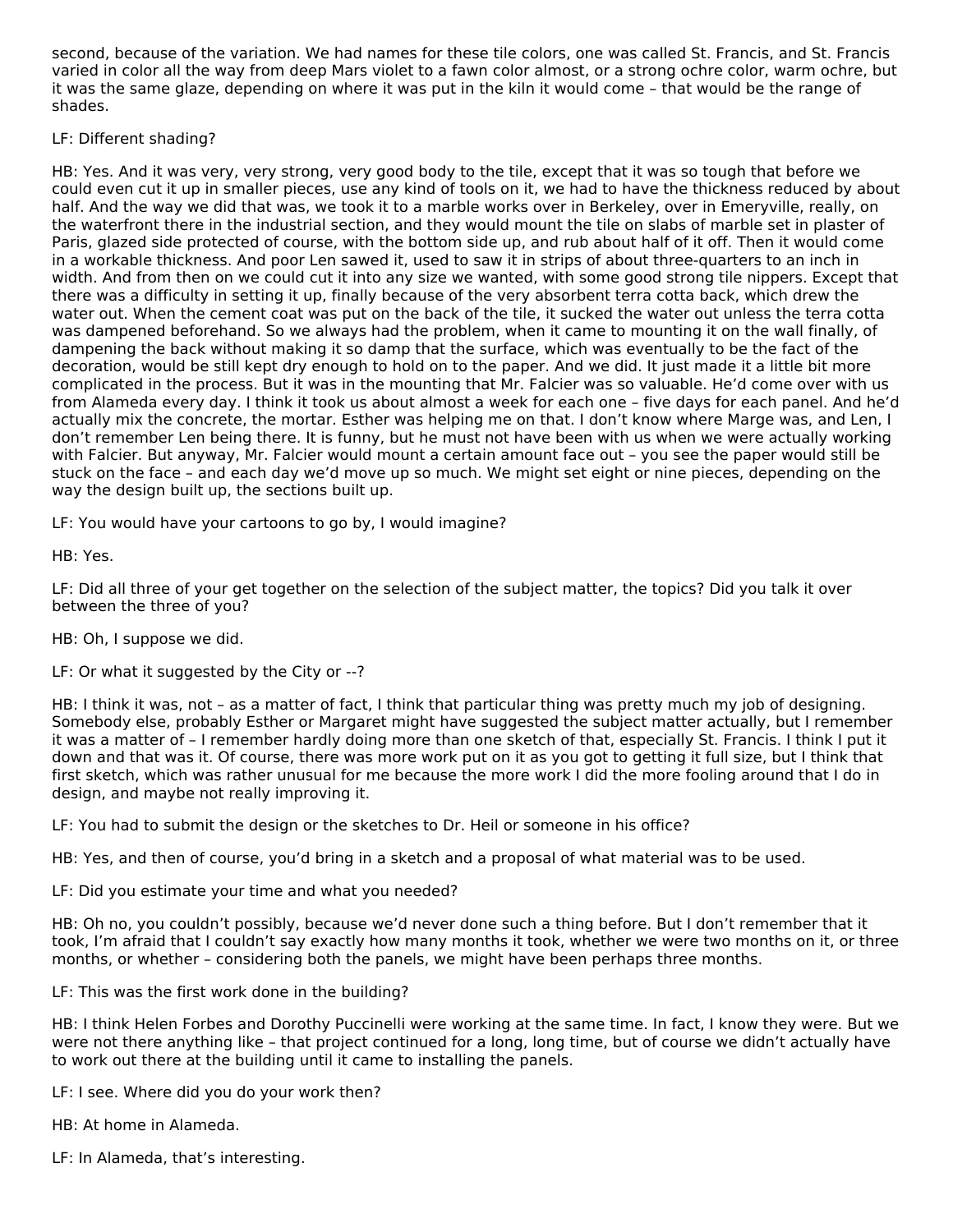HB: That was the house that we'd always lived in, and we had a wonderful big studio in the top floor, the whole top floor with great big dormer windows on three sides.

LF: And you completed the mosaic murals in the house and had them moved?

HB: They were in sections, you see. We did it on the floor. We laid it out on the floor as we completed it section by section. One thing that made this particular material still more complicated was that the color was only on the fact. So we used to have to lay it out roughly on the face so we could see what we had done, what we had before us. But, of course, when it came to mounting it, the mounting paper, the heavy paper on which it was mounted and transported, had to be put over the face. So when it was laid out on the floor, then we mounted paper over the face so it all disappeared. In other words, it was completely covered up and dismantled. And we had to get the paper off the back and clean it up so that the mortar could go directly on the back.

LF: This is the Fleishhacker Zoo Mother House? In other words, it was a sort of resting place, and so on, for mothers and their children visiting the Zoo? Is that correct?

HB: Yes. It was a memorial given by Mr. Herbert Fleishhacker, as I understand it, given in memory of his mother, Delia, because it says across the face of it, "To the memory of Delia Fleishhacker." And I remember Mr. and Mrs. Fleishhacker came over one day to see it. They wanted to see it while it was still on the floor to see that there was not going to be anything offensive slipped in, and they had to climb three flights of stairs to get up to it, but they did it.

LF: This was when it was being installed or -- ?

HB: Just before, when it was completely laid out.

LF: In your house?

HB: At home in Alameda, yes, because they wouldn't see it again until it was all on the wall, so that was something they had to do, if they wanted to see it.

LF: I've never seen this because naturally a man can't go in to see –

HB: No, but this is on the outside.

LF: It's on the outside? I thought it was on the inside.

```
HB: Oh no, it's –
```
LF: It doesn't say here in the thesis where it was located so –

MB: It's right on the outside of the building.

HB: I have a number of other photographs that will give you a better idea. That doesn't give you an idea of the outside. (Interruption to look at photographs).

LF: You were talking about the mosaics, Miss Helen Bruton, on the outside of the Fleishhacker Zoo Mother's Rest House. I had thought they were inside, but they are outside. They have stood up against the weather, have they?

HB: They just seem to be exactly the same as they were. That was one of the things I was interested in. The other day I looked at them hard, to see what was going on and I can't see that there's been any deterioration at all. Of course, they're not actually exposed to the weather. It's a loggia, they're at either end of a long loggia perhaps sixty feet long, and you can turn from one to the other which makes it –

LF: You believe this was finished then probably in the late spring of 1934?

HB: Yes, yes, I would say that very definitely because I think we have a little tile with the date on it. It's there on the panels.

LF: I believe the PWA projects ended about June, 1934, didn't they? And then you went on to some other?

HB: I think you probably know more about it than I do, because I can't remember when the transition took place from PWA to WPA, whether there was a gap, I think that there was. Do you have in your notes there any dates for the job that Florence Swift and I did out at the University on the old powerhouses?

LF: I have the date of the mosaics at the University of California Art Gallery at the old powerhouse as 1936.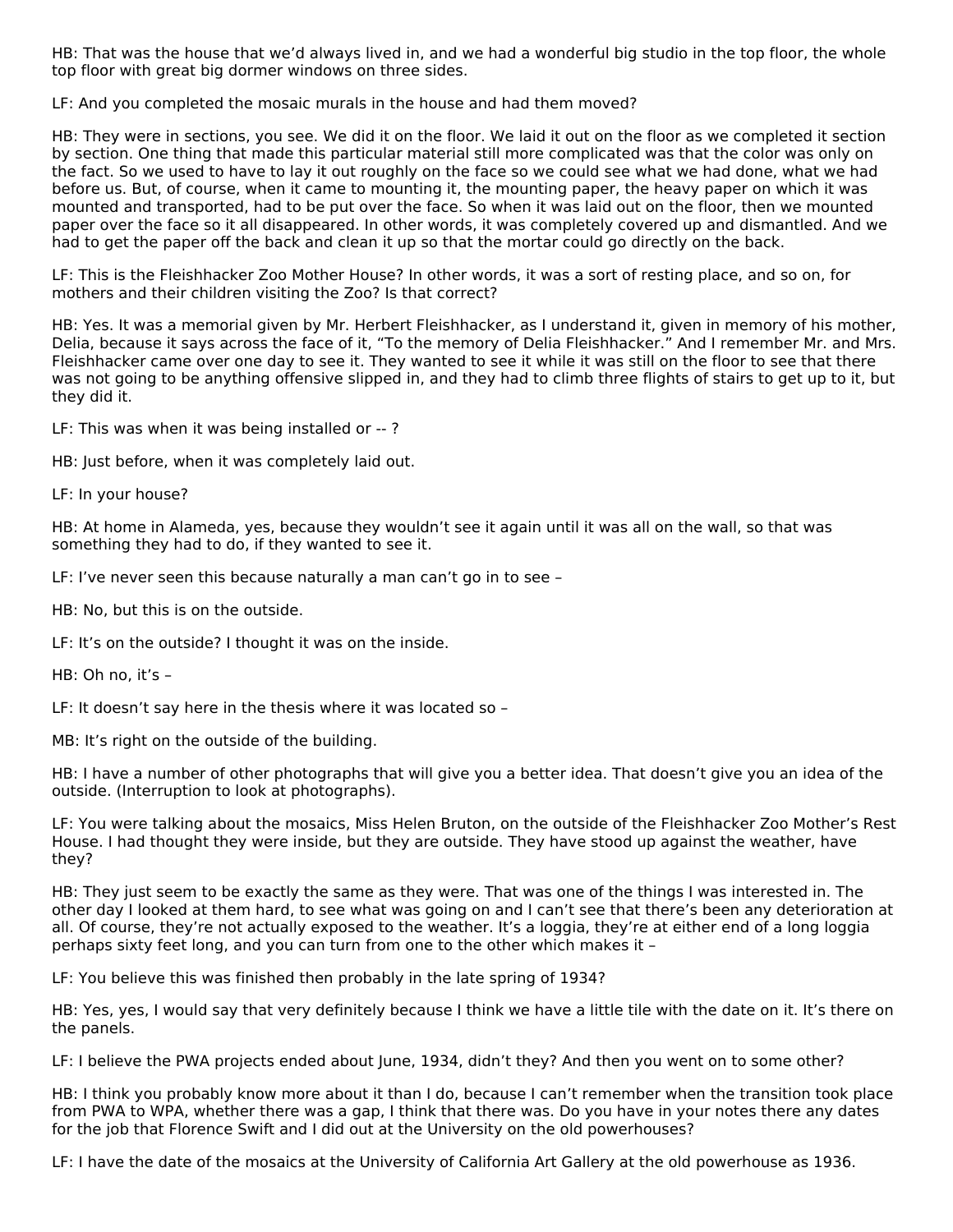HB: Well, that's right, and I think I was not on the project steadily. I mean, when we finished the Fleishhacker things, I know I was not on it. I went on it when it became the WPA, which might have been in 1935 – that transition.

LF: Yes, it began about then.

HB: I wouldn't have been aware of it, but I know when we came to do the University job…

LF: Do you recall anything of any of you three sisters in between the Zoo job and the University job? You didn't do any drawings or easel work?

HB: I can't remember whether the Golden State Hotel – no, definitely, no.

LF: Or any portable things?

HB: I might possibly have done that Golden State job, a commercial work, in 1935. Can you remember whether I did – I think I did it either right after this Fleishhacker Zoo one or after the University one. I know that each year I did one job there for a period, and then there was a gap. And then we got interested in the San Francisco Fair job. We wasted a lot of time on the designing of the Fair job, I know it might have been in '37 we started thinking about it. It was executed in '38 because the Fair opened in early '39, and it had to be up.

LF: I'm just trying to establish a chronological account. So the next job that you worked on, would be the powerhouse mosaics?

HB: Esther did the – when did she do the Fairmont? It was around that time.

LF: You did have these commercial jobs, then in between, like the Golden State Hotel and the Fairmont Hotel?

HB: Yes, there were some commercial jobs in there.

LF: And did all three of you work on these commercial jobs together?

HB: No. We didn't often collaborate actually, but one would always be sort of standing by, to help if necessary. Marge always would help me if I needed her and visa versa. And the same way with Esther, but Esther had her own very special techniques. She didn't really work very much in mosaic, and so, when she had a sizeable job she'd either do it entirely herself, or else I know Marge would be a great help to her if she needed, for instance, if there was some special thing like laying gold leaf in any quantity. The job that she did for the Fairmont was done on large panels that were completely gold leafed - and Esther went to great pains to make a connection with some professional gold leaders. The gold leafers did such a terrible job on the first day, and wasted so much gold leaf that she realized she couldn't possibly cope with them and she fired them. Margaret and another friend of ours took on the job, and did a very workman-like job of it, in half the time, I'm sure, and half the gold leaf. So that's the way, I mean, things kind of worked out that way.

LF: Margaret, did you do any work in this period after the Fleishhacker?

MB: Oh, nothing important. I was just experimenting doing small things.

LF: So the next Federal Arts job would then be, among the three of you, the net one to come up, that is, would be the power house, which you, Helen, worked on?

HB: Yes, and I can't remember when the little Fresno – I think the Fresno Post Office job came after the University.

LF: Fine. Then if we could continue with the powerhouse. Now I've seen them. As I understand it, this is an old brick building that had been the power supply for the University of California on the campus in Berkeley.

HB: Yes.

LF: And on the outside of the old brick building there are two large mosaic panels. One was done by you, Helen, and the other one by Florence Alston Swift.

HB: Yes.

LF: One concerns art – maybe you can refresh my memory – and the other, drama or --?

HB: Florence Swift's panel was music and –

MB: Dancing.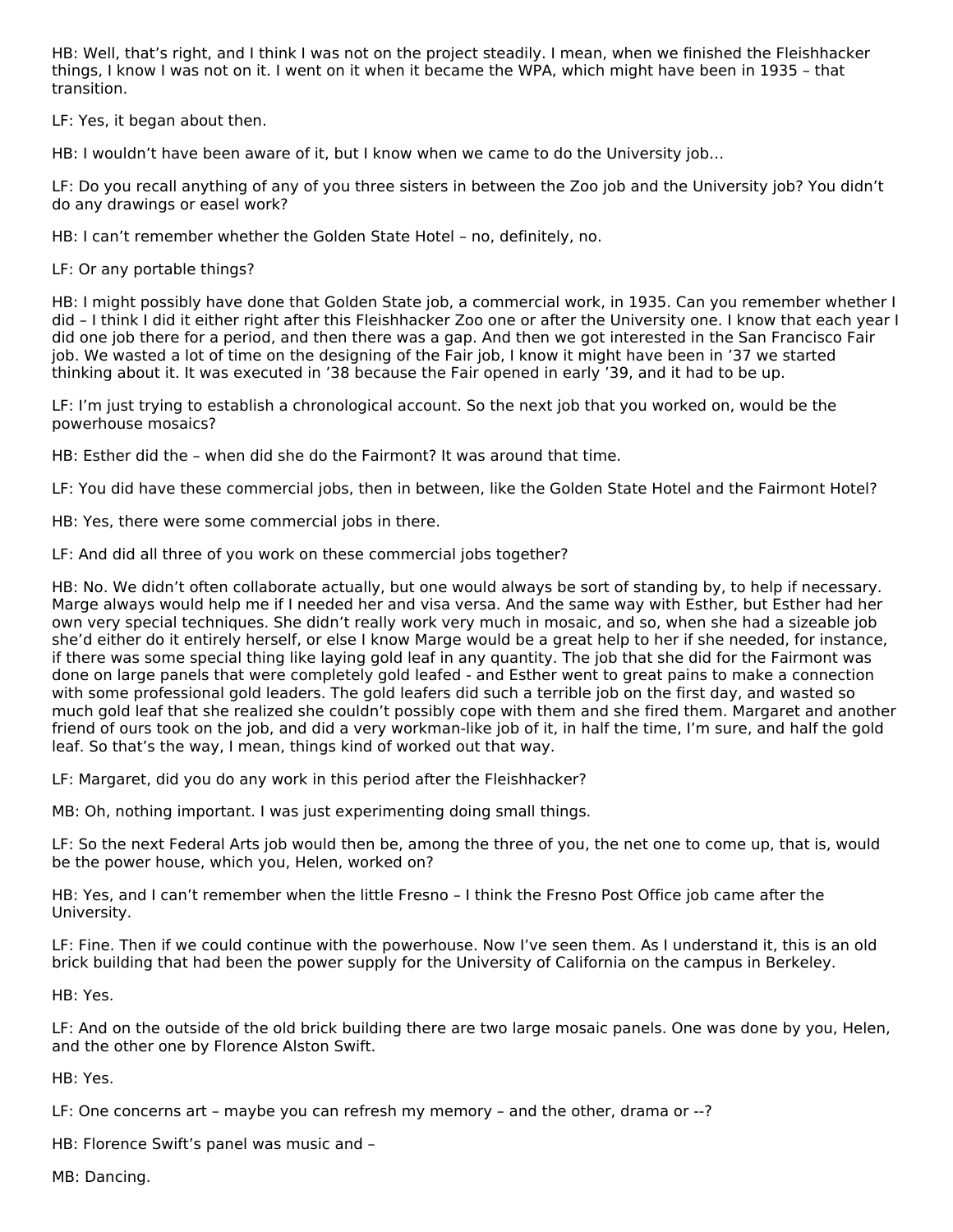HB: No, mine was sculpture and dancing, or art and dancing; and Florence's was music and drama, somebody reading something, wasn't that it?

LF: We have some color slide of these at the Museum, I've forgotten.

HB: Panting and music were Florence Swift's and sculpture and dancing were the subjects I had, the larger of the two panels. They were on either side of the outside door. They were just naturally recessed, the brickwork, the architectural design provided these two recessed panels. It's a very handsome building; it's the last surviving brick building of the original University buildings. There was originally – I don't even remember when all of them were intact – but there was North Hall, South Hall –

LF: Bacon Hall.

HB: Bacon. There were four on the original campus there. I remember North Hall still existed in my time, and Bacon Hall, but now they're all gone I think, but the power house. And I don't know whether they were all designed by John Galen Howard, who was Robert Howard's father, or not. I used Robert Howard as a model. I don't know whether everybody knows that or not, but I think anybody who knew him might recognize him.

LF: Which figure is that one?

HB: The sculptor.

LF: Oh, the one of the sculptor in the mosaic panel?

HB: Yes. And the three dancing figures are just out of my head, so to speak. I mean, I didn't make portraits, but I really tried a little bit to make a portrait of Bob Howard, as I felt that had significance in relation to the building.

LF: I believe Glenn Wessels was the East Bay WPA supervisor at this time. Did you work under his supervision?

HB: Well, I can't remember so much Glenn Wessels as Mr. Neuhaus, Eugene Neuhaus.

LF: Oh, I see. The professor of art history at the University?

HB: Yes, and yet I don't think Mr. Neuhaus actually had anything to say very much in what would go there and what would not. It might have been Glenn Wessels. I think Florence Swift had much more to do with promoting this project than I did. I think that – and possibly Mr. Neuhaus might have also—but that doesn't mean that Glenn Wessels didn't have the final jurisdiction as far as the WPA went. Because I don't remember having any contact more or less with Mr. Neuhaus except at that time. So I think it must have been in relation to that project.

LF: Do you remember your assistants? Was one by the name of Douglas Connelly, or something like that? I have somewhere in my notes an assistant beginning with Douglas….

HB: Isn't Len Meumam there too? Wasn't he there too?

LF: He's the only one whose name I have and I found that out from the fact that we were having an exhibition of this artist's work in December in the Oakland Art Museum that he was as assistant on the powerhouse mosaics. I'm trying to recall –

MB: I think he might have been working with Florence.

HB: I think he might have been working with Florence. I don't remember that name. But I do know that some place on the building is a list of everybody that worked on it on the outside. I think they made a little plaque of some kind and it's fastened near the lintel of the door or – I think you'll find that there. I haven't looked to see, but I have a recollection of someone's doing that.

LF: Did you work outside on this, or did you work at home?

HB: No, I did that at home also.

LF: On your own panel? And Mrs. Swift worked at home on her panel?

HB: Yes, she had a studio in Berkeley at that time. We collaborated on the colors, of course, as best we could, and that was made of the same material as the Fleishhacker one, the rubbed down tile that was reduced in thickness and then cut up. I have pictures of that, and I have pictures of myself working on that Imogene Cunningham book. I'm awfully sorry, I could get them out for you if you'd like to see them.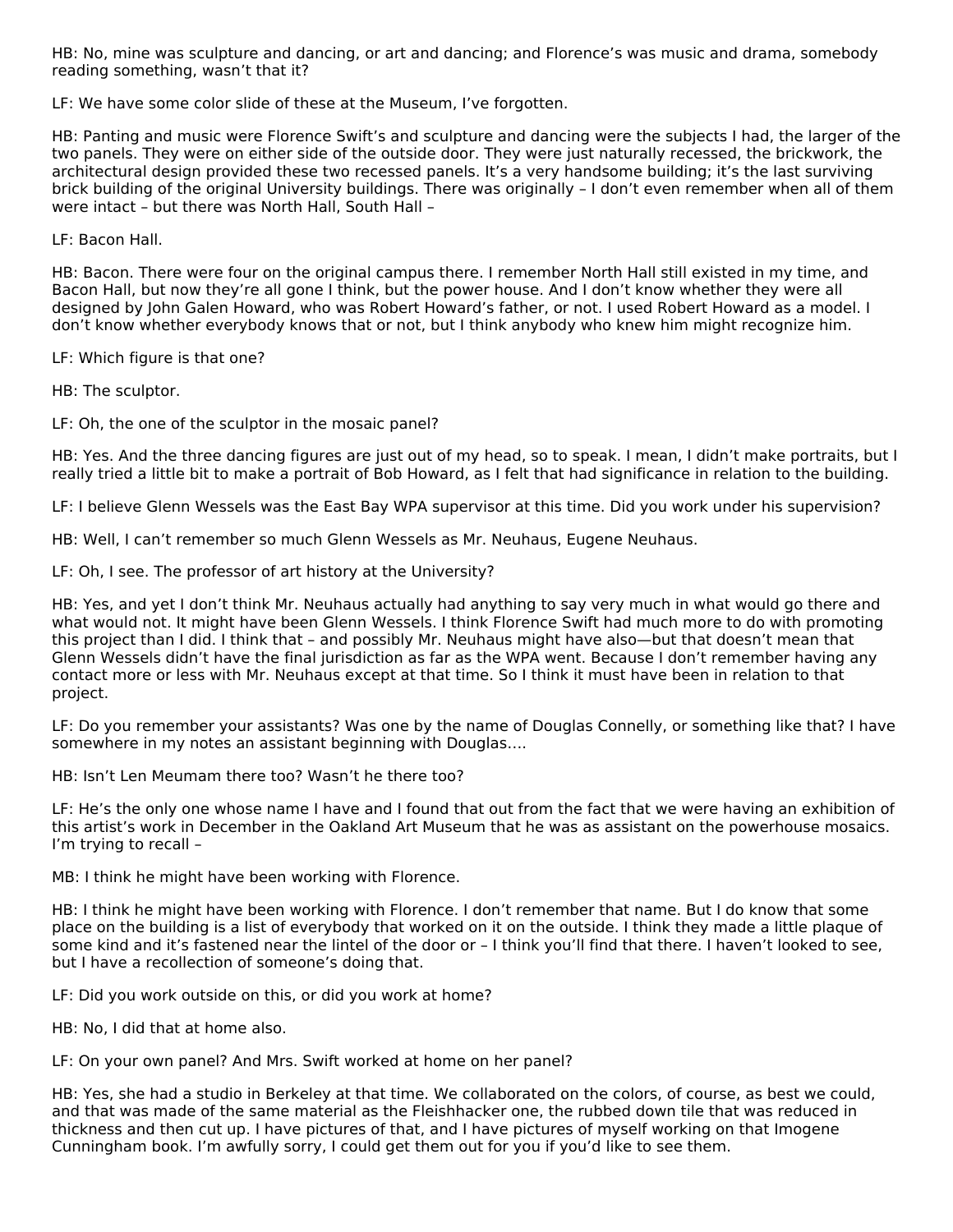LF: Well, I have seen the panels.

HB: You probably have seen them.

LF: Glenn Wessels took me there one day. I was having lunch with him and interviewing him, and during the lunch hour we walked down to see the powerhouse and later I came back and took some colored photographs.

HB: There was a period there when they both got quite covered over with ivy. I was wondering if there were still covered over.

LF: No, they're all clear.

HB: They were almost completely covered over one time I saw them.

LF: I thought at the time they were rather Byzantine in the style of the figures and the faces.

HB: Well, I think that if any style was ever – it would have been Byzantine we were aiming for, although the building had a more or less Romanesque feeling that would have fitted it.

LF: The Romans did use brick, didn't they?

HB: Yes, the simple arches, and then this – I don't know the architectural name for that little finish to the top of the panel, which I thought was awfully nice – that was Romanesque, it was what you might call 1890 Romanesque, it would be about that time, I guess.

LF: Glenn told me that the University plans to tear down the old powerhouse.

HB: Yes.

LF: So I've asked him to keep an eye on the mosaic murals. We hope to them for the Oakland Art Museum when they are torn down.

HB: Oh, it would be very hard to get them out, though.

LF: Don't you think they can be taken out in sections? Be moved in sections somehow? You were the one of the two that worked on them. Is it possible?

HB: They're placed directly, you know, against the brick. I don't remember that there was any reinforcing wire or anything, but if there were reinforcing wire it would have made it even more difficult, but I think it was right directly against the brick. Oh, I think it would be awfully hard.

LF: Do you think it would be too difficult?

HB: Oh, I think so. I think so. That's just something that –

LF: Because we would like to save it.

HB: Well, I know sometimes it does seem too bad, but –

LF: Well, we're going to try our best anyway.

HB – they undoubtedly will pull it down, and yet it seems a pity that they don't save that one building, as a record of that original brick era, that will be completely gone. I'm not thinking so much of the mosaics as – it used to be before they put a structure in front of it that has something to do with the Daily Californian now, there's a building now in front that has not a very happy effect on the whole approach to the old powerhouse, or the museum, as they like to call it now. It's pretty close to it. It used to be as you walked down that lovely, long, green slope and you saw this building, it was very pretty.

LF: Through a wooded glen.

HB: And maybe it doesn't look right there any more, I don't know.

LF: Well, still people enjoy it, there's still space around it so that you can see the mosaics, there are a few trees away from it.

HB: Yes. And it's a very solid building. And you would think that they might do some renovating or alterations to the inside that could make it quite effective even as an art gallery. It's not very good now, I must say, it's still like a powerhouse.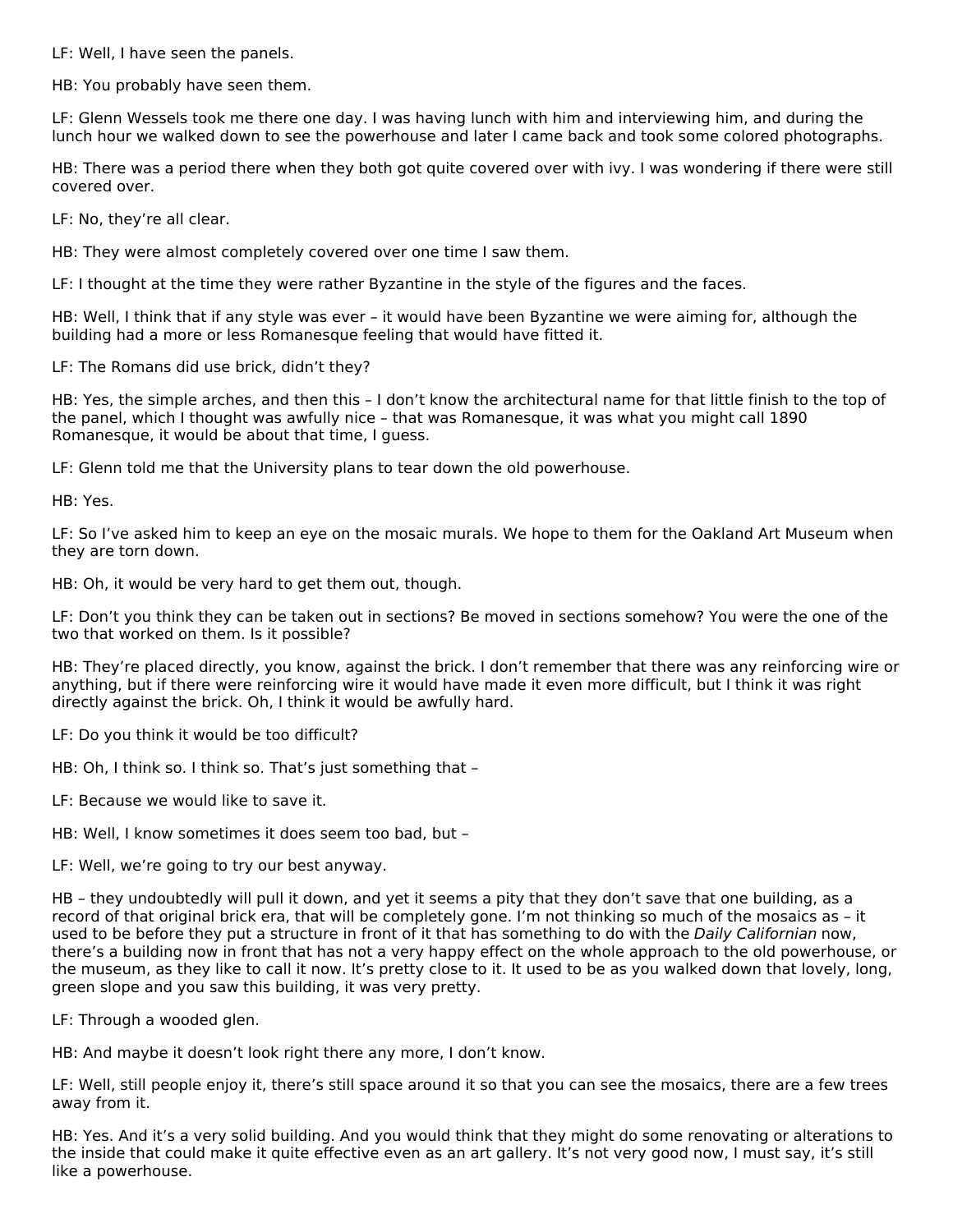LF: It does have a high ceiling and it's a large area.

HB: I know it.

LF: But Hans Hofmann has given money to the University, plus a collection of his paintings, for the new museum gallery which will be built across the street on Bancroft Way and College Avenue.

HB: Goodness, they're certainly spreading out.

LF: Do you recall any particularly interesting things that happened while you were making this mosaic?

HB: Well, I only recall that it was always a bit of a strain, and yet lots of fun too, when you came to actually putting it up. You know, it divided itself in periods. Some of it was painful and some of it was very enjoyable. But, it was also nice to work outside, and of course here again, Mr. Falcier was of great assistance. We couldn't have gotten along without him. And he was employed for the installation by the WPA. I don't know how many weeks it was – two weeks? Or three weeks? Or a month? But I'm sure there must be a record of his brief work there with us. Oh, we couldn't have gotten along without him.

LF: He worked only on the installation?

HB: On the installation, yes.

LF: Perhaps he also worked on the State College installations, on the outside of that building?

HB: I don't think so.

LF: You don't think so.

MB: I don't think he had anything to do with that.

HB: Maxine –

LF: Maxine Albro?

HB: No, I don't think he did have anything to do with it, the installation at State College, but there was this other Italian who had worked at San Simeon with Mr. – your friend at the tile works who had the shop on Union Street. His name begins with a "P."

MB: Pellegrini.

HB: Mr. Pellegrini, and Falcier and this third Italian, there were more as well, but the third one – whose name I can't recall –was on the WPA for a long time.

LF: It wouldn't be Duccini, who worked with Marian Simpson – Gaetano Duccini?

MB: I don't think so.

HB: No.

LF: He did the marble work for her.

HB: The opus sectile?

LF: Yes.

HB: No, I don't think that was the name. I'd recognize the name if I heard it. But for some reason, that name didn't get itself planted well enough in my head, I can't bring it to mind.

LF: Well, did this powerhouse mosaic work take longer than the Fleishhacker one?

HB: No, I don't think so. It's hard for me to remember just how long it was. There was only the one panel, you see.

LF: The only data I have is 1936 and it doesn't give the months or anything. Evidently it was dedicated toward the end of 1936.

HB: I think there's a date on that also, some place, on the outside of the building in connection with the names of the people who worked on it.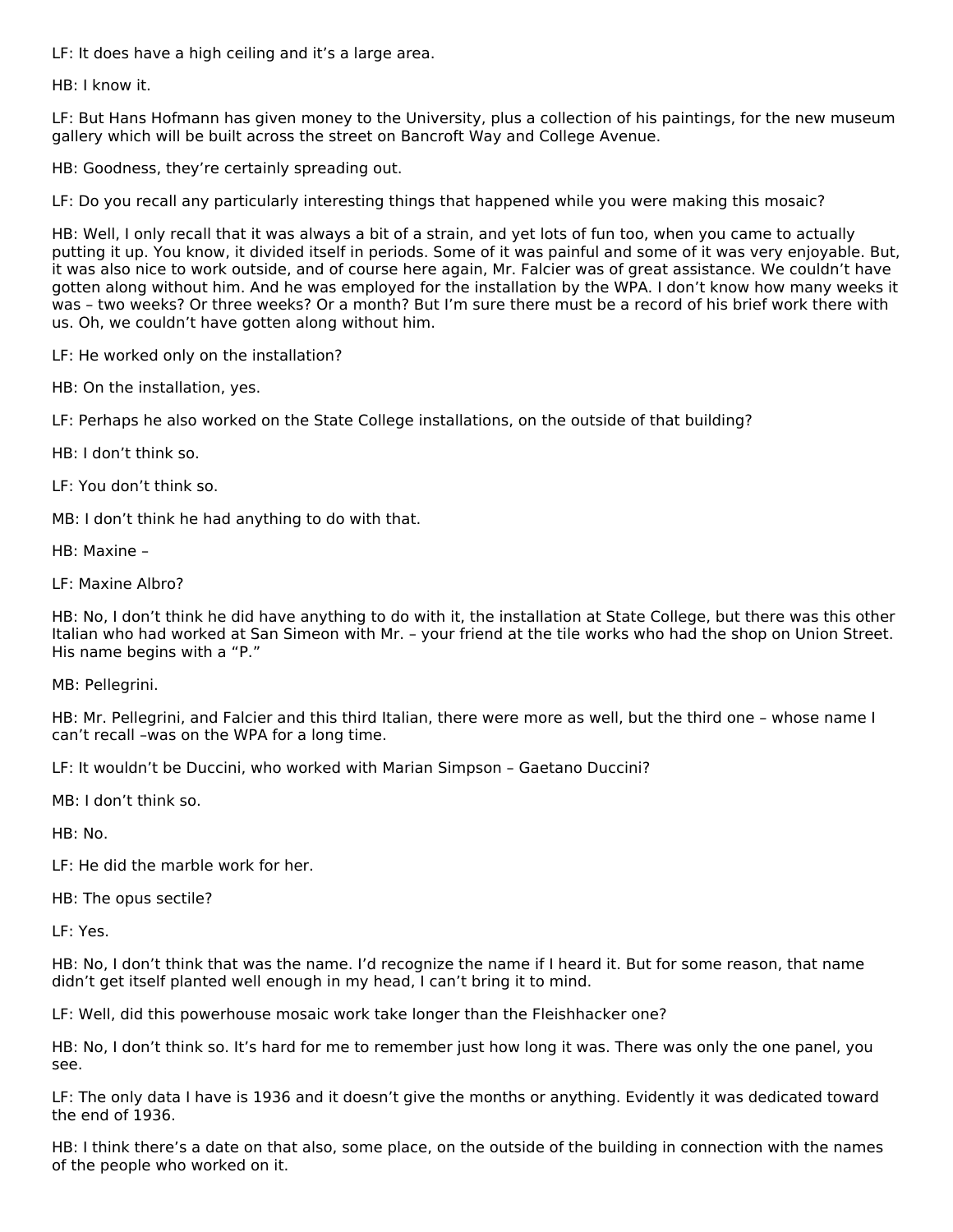LF: Did you think that you and Mrs. Swift thought up the subject matter, or was it proposed by some of the officials of the University, or the WPA?

HB: I don't remember having much to say about the subject matter. It was more or less decided, I think, by Mrs. Swift, and maybe by Mr. Neuhaus, again who was head of the art department at that time.

LF: The building was being used as an art gallery even then? Is that right?

HB: I don't think so.

LF: It wasn't?

HB: No, I don't think there was anything there.

LF: Just an empty ...

HB: Just a nice-looking building with two nice spaces.

LF: Two spaces to use, yes.

HB: That was their – I think that's was started that.

LF: That's what I understand, artists and supervisors were going around looking for –

HB: Looking for spaces, that was the idea. In fact, that was a fixed habit that lasted for quite a while after that. I remember noticing to look for spaces, I've forgotten to do that now. I'd say, "there's a nice space.'' Sometimes I think they went too far in the right direction though, that some spaces might have been better left plain.

LF: So then the net project you went to was the competition for a contract for the Post Office at Fresno, California. Is that correct?

HB: I think that must have come after, definitely. I think that might have been in, it must have been in late '37 or early '38. It must have been '37 because I'm pretty sure that in '38 we were working a good part of that year, about nine months anyway, in the actual fabrication of that Fair job, which was very large. But it was on a much broader kind of – the handling was much broader, so that although it was enormous as far as murals go, it went comparatively fast.

LF: But the Fresno Post Office relief sculptures – is that the correct term?

HB: Yes, it would be. They were in terra cotta.

LF: One is a little boy, as I recall the photograph you were showing me ---

HB: There are two little children –

LF: – by a mailbox. The other is a little girl –

HB: -- a little girl by a mailbox. And they were executed in clay, and then a mold was made. There was a plasterer, and they were fabricated in Alameda at the old Clark Pottery Works, down in the west end of Alameda. They did a very nice job of them, I must say. And molds were made from the clay, then terra cotta shapes were made, and they were fired, then were made in terra cotta with a glaze that was sympathetic to the building itself. I rather think that the building itself was a terra cotta job.

# LF: A brand new post office, was it?

HB: Yes, it was a new post office in Fresno. Do you remember in those depression years, the Federal government tried to make a great many new pots offices all over the country, and there was nearly always provision made for decoration of some kind?

LF: Good. That's what we need today, too.

HB: Yes. It really was. I think that was a wonderful idea, and I think there must be some very interesting ones I've never seen.

LF: There's hundreds of these post offices that have been decorated.

HB: Yes, and they made a practice of using, if possible, talent that was as nearly local as they could get.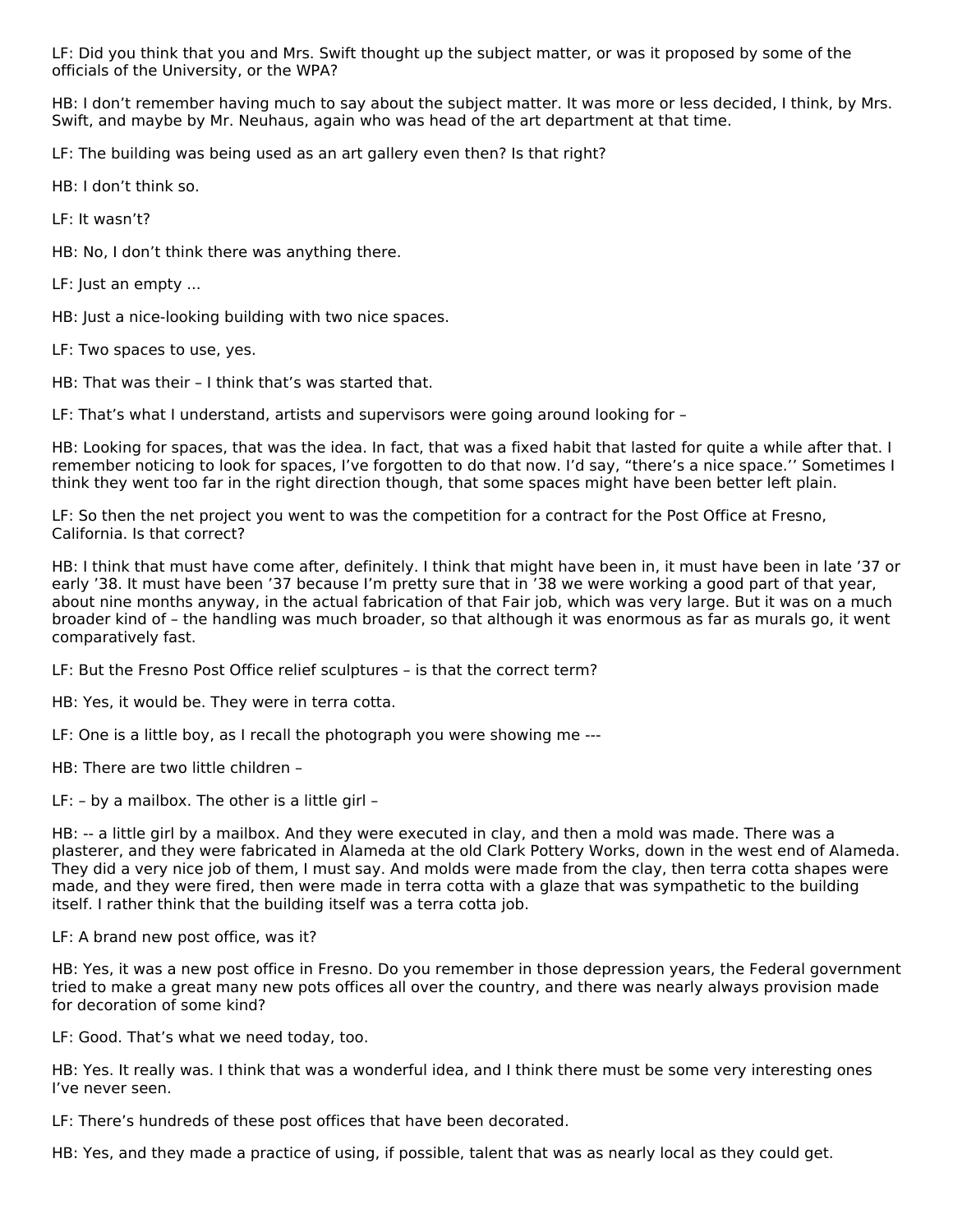LF: Some of our artists went down to Texas. Bernard Zakheim told me he did two in Texas.

HB: I wonder if there's been a collection of the post office murals, of the work that was done in those post offices, that's been more or less gathered together.

LF: It would be interesting to do, wouldn't it? To do a book of photographs?

HB: Yes, just the post offices.

LF: Yes. Richard O'Hanlon did a wood carving for one down the Valley here.

HB: Yes. Helen Forbes did one in Susanville.

LF: Suzanne Scheuer did one in the Berkeley Post Office, a sort of oil fresco mural.

HB: I haven't seen that one. And of course Anton Refregier did one, but I guess that was later.

LF: That was the last one of the government projects, Rincon Annex Post Office in San Francisco, with Robert McChesney as his assistant. Plans were started before the war, but never really began until after the war, in 1946.

HB: Well, I think it would be wonderful if they had something similar to that old WPA, because, although there is a great deal that isn't of much value done, and lots of stumbling around in art, and lots of near misses, there's enough even though it's a very small percentage – there's enough done under such a project, and under the stimulus of such a project, to make it really very worthwhile.

LF: Well, at least it gave artists some employment, particularly the beginning artists who had a chance to gain experience and a good many of them became well-known later, because they would perhaps, you see, have given up their art work if it wasn't for the government projects, don't you think?

HB: I think so. And I think so many young artists were so thrilled at the opportunity to just get their teeth into a real project, you know, that they were very earnest and very sincere about it. I feel sure most of them were. There may have been some boondogglers, but I feel that by far the greater proportion were enthusiastic over the opportunity that it gave them.

LF: Margaret you've been so quiet. Is there something you would like to say about the projects in those days?

MB: No, I think that – I agree with what Helen said about continuing the projects. I think that a lot of the artists today don't have an incentive to do something creative, they make little things, but without any real object in view.

LF: Do you think perhaps the government should have some sort of a project for artists, or at least, for artists to decorate federal buildings – and perhaps decorate the state and county and city buildings?

MB: Oh, I think so.

LF: Give the artists an opportunity to do something?

MB: I think it would be wonderful.

LF: Something monumental, shall we say, or something lasting?

MB: Definitely.

HB: It's very ticklish, though. It wouldn't be an easy thing to sustain. Fashion in art seems to carry so much weight here in this country, and the trend that it's taken is so subjective in its mood. I mean artists nowadays – sometimes you feel that it's been reduced to such complete anarchy that it would be very difficult to use it. How would they use it? If it's to be used architecturally there has to be some kind of rapport between the architectural thing and the artist. And yet I think it could be done. I think exciting things are being done even now in Europe, and there's no reason why they couldn't be done here with some encouragement. By younger artists, by artists who feel more in tune with the modern approach to things. I don't somehow feel that I could ever do it. But I know that there are people that could, young people that could, and I think that it would be wonderful. I've seen such exciting things done in mosaic lately, and in Europe, beautiful things with mosaic. I think it would be fine.

LF: So then the net thing that you three sisters did go on again, was not on WPA, but was for the Golden Gate Exposition in San Francisco Bay in 1939?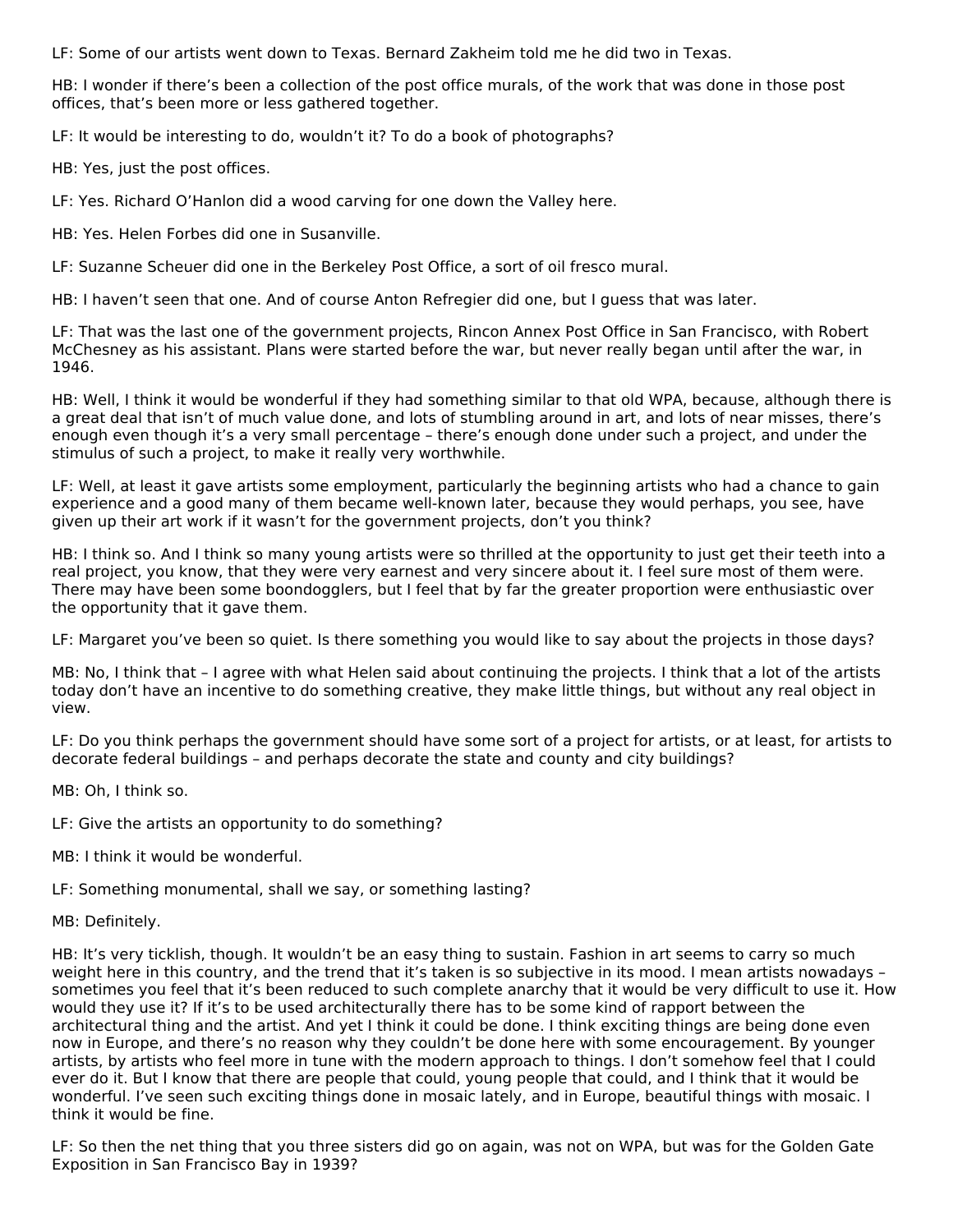HB: Yes.

# LF: Actually you began in 1937 to work on relief sculpture?

HB: Well, we began probably I think in late 1937. We were first approached about it and we spend weeks and months not only experimenting and finally arriving at a medium, but also fooling around with the designs. I remember when the architect, Mr. Pflueger, first approached us about it, there were to be two of these monumental murals. Unfortunately, we started thinking about the east wall first; each one was 144 feet long by 57 feet high.

# LF: On the outside of some buildings?

HB: No, in the courtyard, in the Court Pacifica. Ralph Stackpole's big statue of Pacifica was the axis for a series of courts and on either side of Pacifica was to be these enormous murals. One was to represent the countries of the East, and one to represent the countries of the West. We unfortunately started thinking about the East. Then one day after I don't know how many months had gone by and we were more or less committed to the job, and Mr. Pflueger assured us that it was our job, he came over one day and said, "They've cut out my East wall.'' He was in a terrible state and we professed to be very sad about it, but we were really much relieved because it meant that there would be only one wall 144 feet by 57 feet to cope with, and that was really all that we could possibly cope with. It was much better, because that opened an axis at 90 degrees to the Pacifica in another direction, and it opened up a whole design for the Fair. I think it was much better, and I think he, too, realized afterward that it was. So we combined the subject matter, as you see there in the photograph, it shows the East is on one side of the big figures and the West is on the other. These are the countries of the western shores of the Pacific, and from the left toward the center, the Eastern peoples. But I think actually it took about nine months and we had a couple of helpers, we had a wonderful place to work, and we had a wonderful time.

# LF: All three of you worked together on this?

HB: Yes, all three of us worked together on that, finally. We'd box the design back and forth and round about until we didn't know who had done what. And the actual material was interesting in the way we worked it out because it gave the appearance of a relief or sculpture but it was made of a fairly lightweight material. The wall wasn't designed for a great, massive, stiff plaster wall surface. There was a basic module, as they might say nowadays, of a four feet by eight fee plywood outdoor plywood panel and the relief was gained by this very thick masonite material that came all the way up to two inches thick. We used it sometimes an inch thick, sometimes two inches and sometimes we could laminate it up in these great big scale figures to about four inches in parts. Working out the technical parts was really awfully interesting. In fact, to my way of thinking, that was the most fun doing that, the most interesting job I think that I've done. Of course, it was destroyed when the war came along, they just took it all down. The Navy took over the area, and everybody thought it was very sad, but I never missed it. We were given an opportunity to take it ourselves if we wanted it, but we couldn't imagine what we would do with it unless we built a house of it or something. We had to turn it down. I don't think it's too bad that those things don't last. They're made for a certain purpose and they get a little sad-looking afterward, like the old murals in the San Francisco Public Library, Frank Vincent Dumond's murals in the San Francisco Library, they're dreary now, it would have been better - they're from the old 1915 Fair – it would have been better if they'd gone along with the rest of them. Even the old Fine Arts Building of the Fair of 1915, heaven forbid.

LF: Is there anything else that you two would like to say about he PWA-WPA art, either people that you know --?

HB: Well, we were going to speak about August Gay.

LF: Yes.

HB: And you were going to – because I think that August Gay (deceased), who was definitely in connection with the Monterey period was about the most talented person here, and I think that if you see Bruce Aris that he'll say the same thing. There was another very interesting painter and a great friend of ours here at the time of our early Monterey period – Clayton Price ….Price as he always signed his name.

LF: Oh!

HB: But I don't think Price was ever on the WPA.

MB: He was, up north.

- LF: He was on the project in Portland.
- HB: Oh, he was, of course, yes. But that was after he left Monterey.

LF: He wasn't on it down here?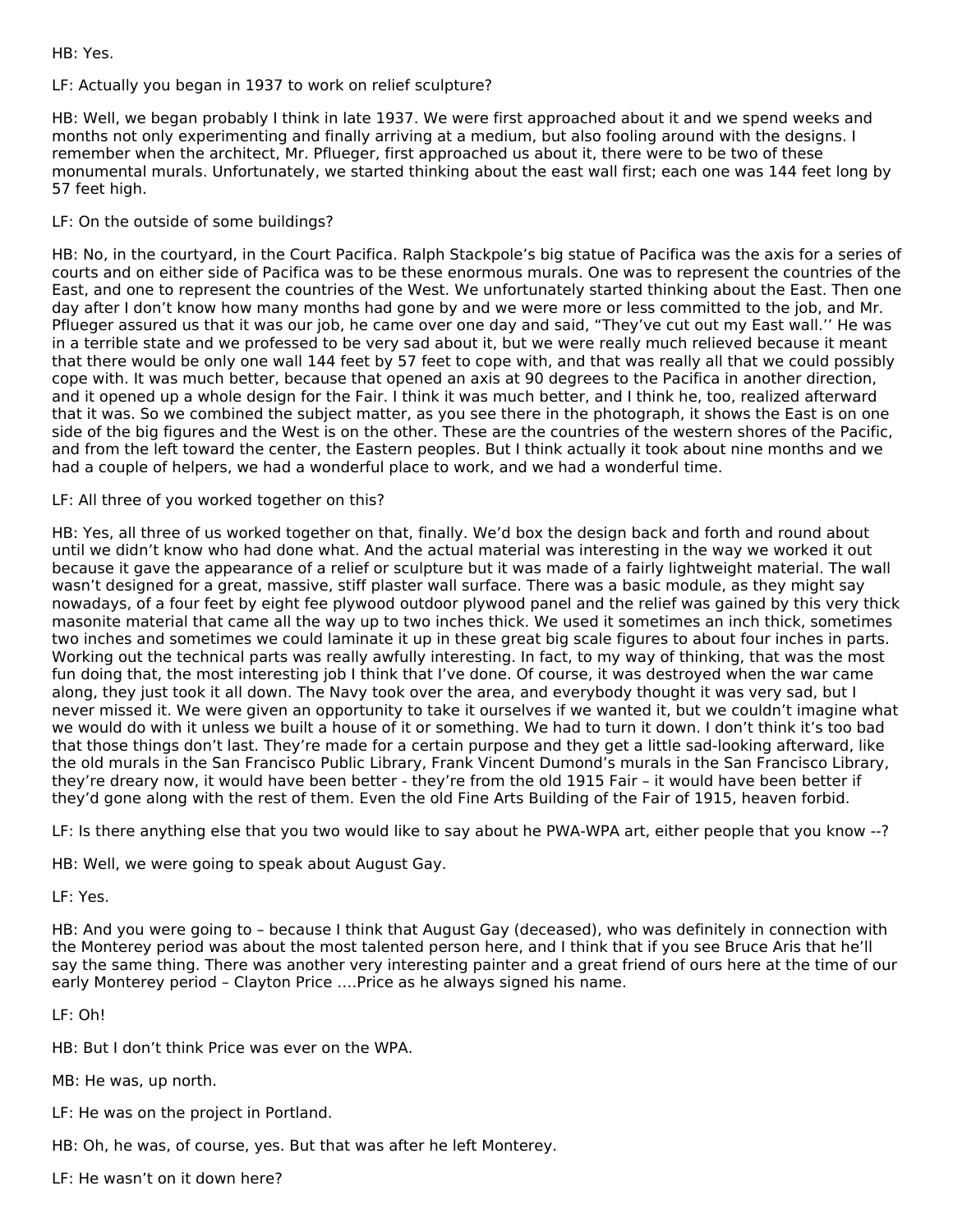HB: No. But, of course, he left a wonderful contribution up there in Portland. I remember seeing a lot of his work.

LF: He was one of the first, one of the earliest West Coast abstract artists, I believe on the government projects.

HB: Well, he was.

LF: Originally he'd been a cowboy and doing Western subjects.

HB: We have several nice paintings of Price's we'll show you. Actually, I think that Price got from the WPA, and gave more to the WPA than, I think anybody in this whole country. He was in heaven. All he asked was enough canvas and enough paints to be able to just paint continuously and hard and fast and furiously. And he did. And of the paintings, I think he was only too delighted that they were going to the WPA, I mean he had no personal feeling about wanting to keep them or anything. But he was given all the paint, good paint, and good canvas, good material to work with that he could use, he really made marvelous use of them. I think he should be canonized as the artist of the WPA days.

LF: But he originally was a resident of Monterey?

MB: Yes.

LF: For how many years?

HB: All through the 20s. And that was the period – we were here in Monterey from about 1922 to 1929, and that's what I consider the golden age of Monterey from my standpoint, because it was so lovely and there was such an interesting group of artists here at the time. It was a very stimulating period. Of course, Armin Hansen had a class and a lot of the younger people gravitated around his class, but there were others. There was Price, and Gay, and the other people who were painting on their own, and I was on the fringe, sculpting, supposedly. Those groups I am sure exist today, younger groups all over the country. But they're really quite wonderful and people that can be a part of them are very fortunate. We miss that very much now here, because it's all changed, of course, and we're very much older, but we do miss the contact with people who are thinking along the same lines, who like to talk art, and do it. Of course, there are many in Carmel, as you know, I guess more artists than there ever were, over there.

LF: I understand there are forty art galleries in this area all trying to make a living.

HB: I know it. Well, hope springs eternal.

LF: Probably several hundred artists.

HB: Oh, I guess so. It's just crawling with artists now, but I'm afraid that we're a little like Rip Van Winkle, we've sort of lost touch with it, we don't really seem to have much contact with it. For so many years we've done work that's more or less architectural in its use, either murals or semi-architectural –

LF: Yes, building decoration.

HB: Or for architects. And since the war, when we finally got back here to Monterey and settled permanently, and got back to working, I've been working in mosaic in smaller ways, we've had several exhibitions. And Margaret got into this terrazzo technique which she used too much in tables I feel. I always felt that she did too many. She would make a work of art of a table, but just because it was a table, they'd say, "Oh well, you make tables.'' And that makes me very sad because I don't' think – I mean it's too bad, but she liked to do it, and she does what she likes to do.

LF: Is this table one of yours? I like that.

HB: She has very few left. She's made hundreds.

MB: Well, I was so pleased to think that people wanted to buy these things that I made. Nobody had been anxious to buy my paintings, and when I started in making these terrazzo tables, everybody wanted them. But I kept going, but I really had to stop because it's very slow work, and heavy work, so I had to put an end to the tables.

HB: Well, then you did that terrazzo mural down in Los Angeles that was really very good.

MB: Oh, yes.

HB: She put a terrible lot of creative feeling into the design of the table, but then it would still be a table, and they'd say, "Oh, you make the tables.''